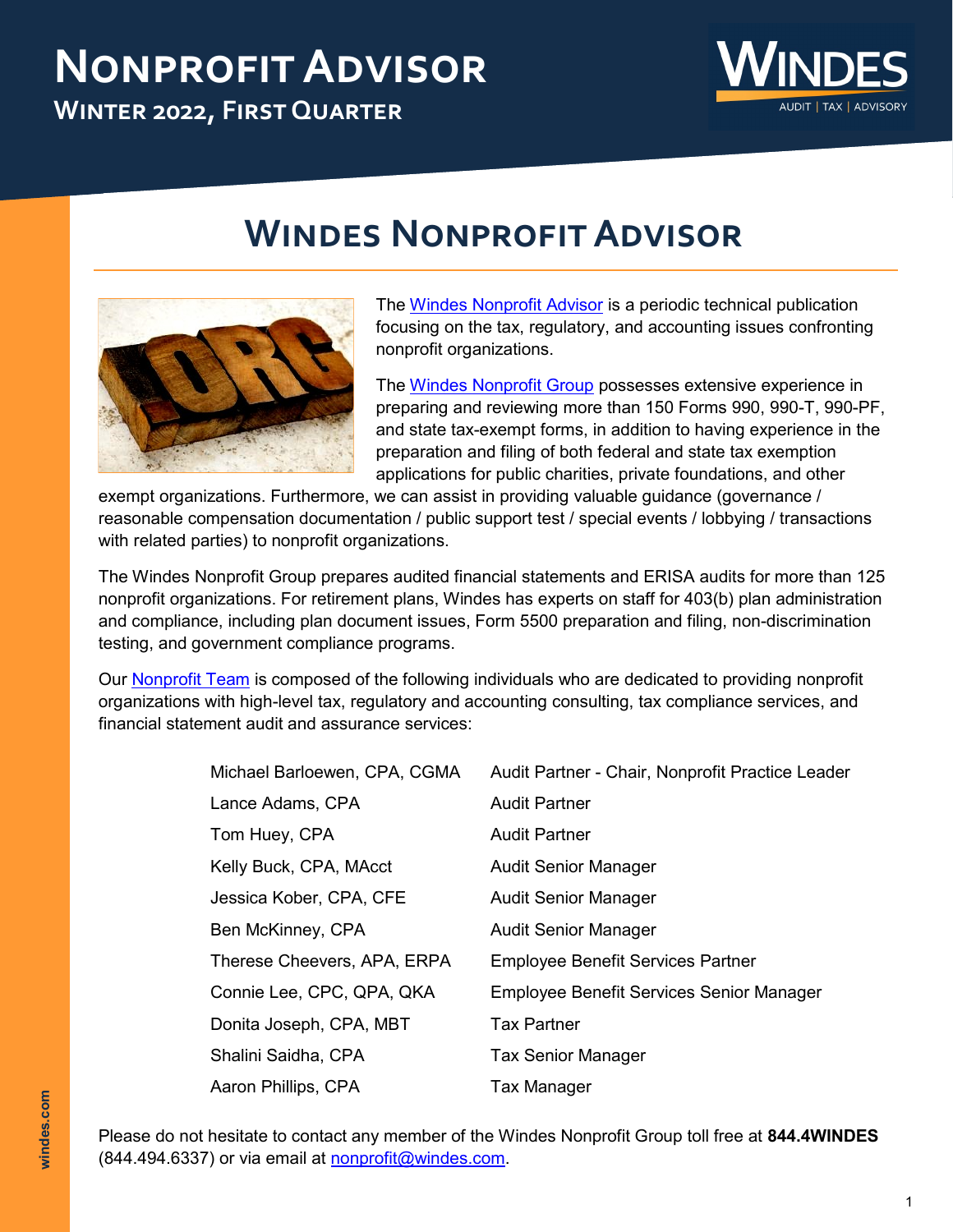## **How LLCs Can be Recognized as Tax-Exempt Organizations**

On October 21, 2021, the IRS released an advance version of Notice 2021-56 that sets forth standards that a limited liability company (LLC) must satisfy to receive a determination letter recognizing it as tax-exempt under section 501(a) and described in section 501(c)(3).

[Notice 2021](chrome-extension://efaidnbmnnnibpcajpcglclefindmkaj/viewer.html?pdfurl=https%3A%2F%2Fwww.irs.gov%2Fpub%2Firs-drop%2Fn-21-56.pdf&clen=129734&chunk=true)-56 notes that the IRS will issue a determination letter recognizing an LLC as described in section 501(c)(3) only if both the LLC's articles of organization and its operating agreement include:

• Provisions requiring that each member of the LLC be either



- − an organization described in section 501(c)(3) and exempt from taxation under section 501(a); or
- a governmental unit described in section 170(c)(1) (or wholly-owned instrumentality of such a governmental unit).
- Express charitable purposes and charitable dissolution provisions in compliance with existing regulations under section 501(c)(3)
- The express chapter 42 compliance provisions described in section  $508(e)(1)$ , if the LLC is a private foundation
- An acceptable contingency plan (such as suspension of its membership rights until a member regains recognition of its section  $501(c)(3)$  status) in the event that one or more members cease to be section 501(c)(3) organizations or governmental units (or wholly owned instrumentalities thereof)

## **BACKGROUND**

Regulations surrounding exempt organizations were issued well before any states enacted the first LLC statute. As a result, the regulations don't specifically address LLCs.

Historically, IRS standards applied in issuing determination letters to LLCs generally required LLC members be 501(c)(3) organizations, governmental units, or wholly owned instrumentalities of a state or political subdivision of a state.

## **STATE LAWS**

If an LLC is formed under a state LLC law that prohibits the addition of provisions to articles of organization other than certain specific provisions required by the state LLC law, the above requirements will be deemed satisfied if the LLC's operating agreement includes the provisions described above and if the articles of organization and operating agreement do not include any inconsistent provisions.

The notice also provides that the LLC must represent that all provisions in its articles of organization and operating agreement are consistent with applicable state LLC law and are legally enforceable.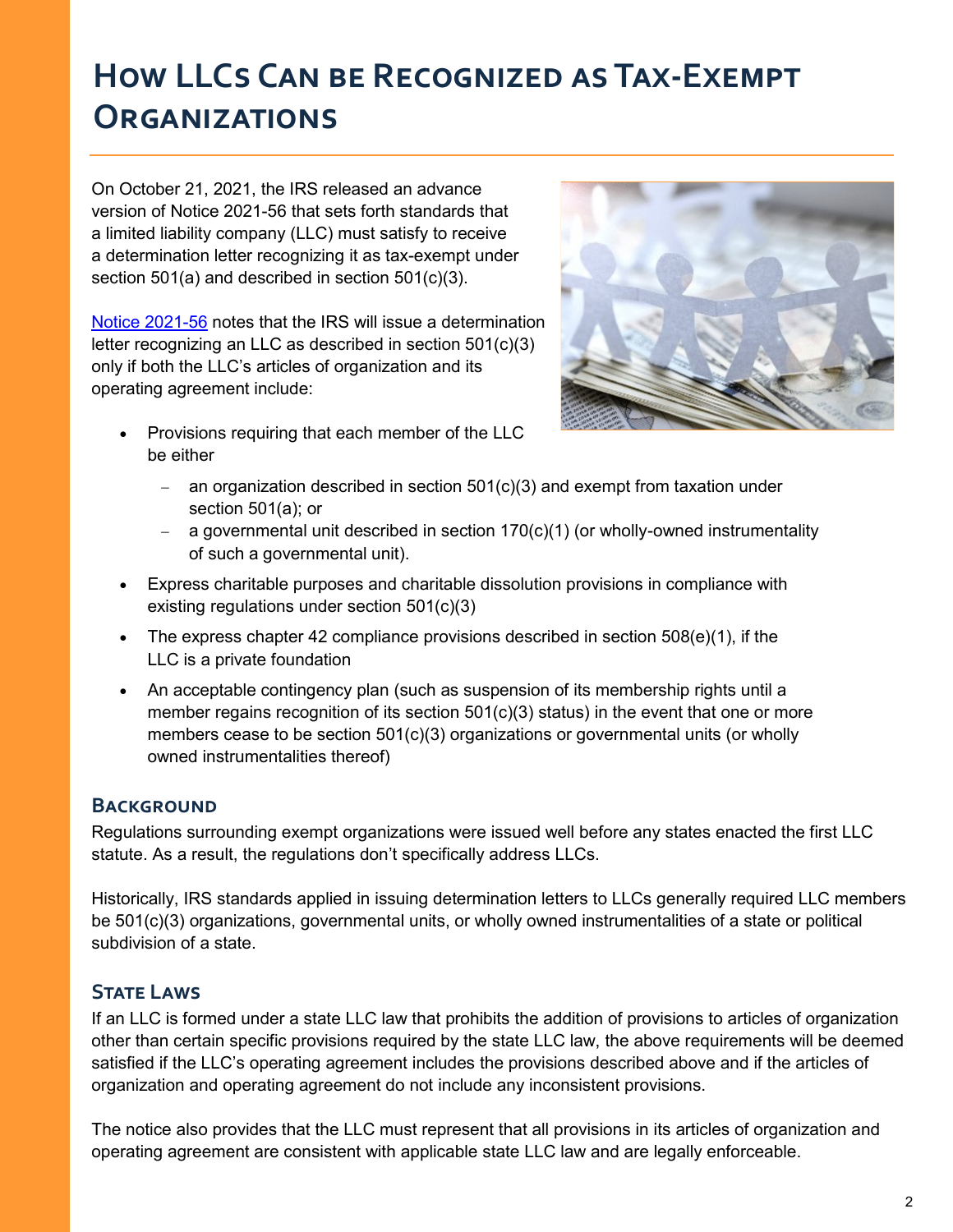In addition, to assist the U.S. Treasury Department and the IRS in determining whether additional guidance is needed, the notice requests public comments on this notice, as well as specific issues relating to tax-exempt status for LLCs.

This notice does not affect the status of organizations currently recognized as described in section  $501(c)(3)$ .

For more information or questions about this article, or to find out how [Windes can assist,](https://windes.com/services/tax/nonprofit/) please contact Shalini Saidha at [ssaidha@windes.com](mailto:ssaidha@windes.com) or **844.4WINDES** (844.494.6337).

## **Reforming Distribution Requirements for Donor Advised Funds and Private Foundations**

In the summer of 2021, The Accelerating Charitable Efforts (ACE) Act was introduced in the US Senate. The goal of the proposed legislation is to have the funds held within private foundations (PFs) and donor advised funds (DAFs) moved into the hands of charitable organizations faster. Individuals can then take advantage of the tax deductions to PFs and DAFs even though their donations are not going directly to working charities. The bill would impact individual donors, PFs, DAFs, and also public charities that receive donations from DAFs.

#### **Impact on Donor Advised Funds**

At issue with DAFs is the lack of a requirement for when the funds must be distributed to a public charity, unlike private foundations that must distribute 5% of assets annually. To address this, the Ace Act would divide DAFs into qualified and nonqualified funds (with a special exemption for DAFs held in certain community foundations). Qualified DAFs (Q-DAFs) would be required to distribute funds within 15 years of their contribution or have the donor's privileges released, while Non-qualified DAFs (NQ-DAFs) would have 50 years. Sponsoring organizations will face an excise tax equal to 50% of the amount of the contribution and attributable earnings that have not been distributed.

Donors who contribute to a Q-DAF would still be able to immediately deduct contributions on their individual taxes, while contributions to a NQ-DAF would only be deductible when the funds are ultimately

distributed by the DAF. Gifts of complex assets that cannot be readily valued would be deductible when the assets are sold by the DAF and cash proceeds are distributed (and the eventual deduction would be limited to the cash proceeds from the asset's sale). Donors who contribute to a NQ-DAF, though not immediately deductible, would still be able to receive capital gains and estate tax benefits upon donation.

Community foundations (CFs) holding DAFs would be offered a limited exemption from these required distribution rules and different distribution requirements for those DAFs that are not exempted. Again, the legislation would divide

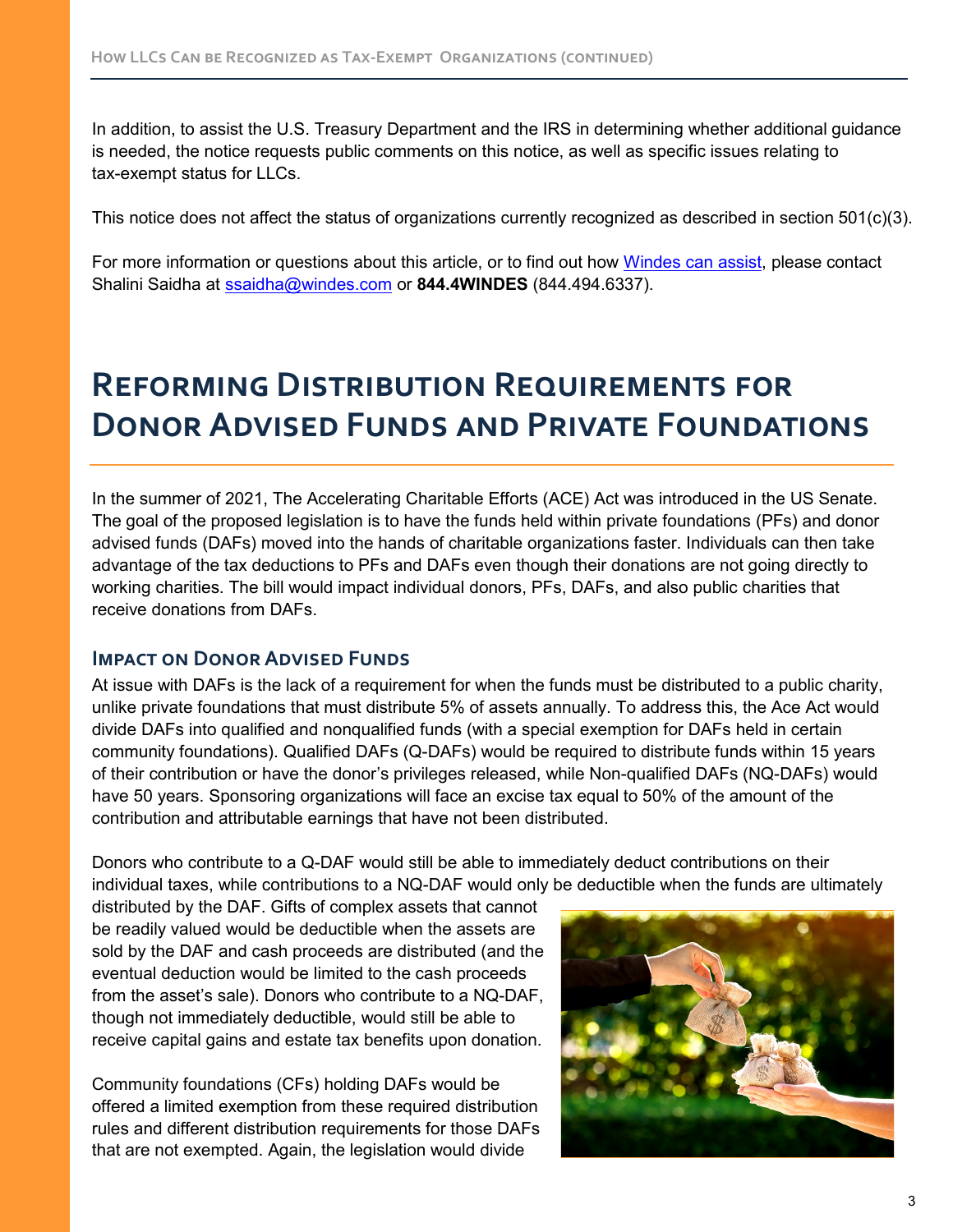CFs into Qualified and Non-qualified organizations. A qualified CF (Q-CF) must be a  $501(c)(3)$ , serve the needs of a geographic community that is not larger than 4 states, and whose total assets must exceed 25% from non-DAFs funds.

A DAF held at a Qualified Community Foundation will be exempted from required distribution rules if its value does not exceed \$1 million, or the aggregate value of all DAFs held by one individual does not exceed \$1 million. If the value exceeds \$1 million, then it must distribute at least 5% of the DAFs assets annually, or distribute funds within 15 years of their contribution, to be a Qualified DAF.



### **IMPACT ON PRIVATE FOUNDATIONS**

With respect to DAFs, the bill would no longer allow distributions to DAFs from PFs to count towards the PFs annual distribution requirement unless the DAF distributes those funds by the end of the following year.

PFs already have an annual distribution requirement for 5% of total assets, but this bill would offer an exemption from the 1.39% excise tax on investment earnings for any year when the organization distributes 7% or more.

PFs could also be exempt from the 1.39% excise tax if it is a "limited duration" private foundation, (which has a duration of 25 years or less specified in its governing documents) and it makes no distributions to other private foundations (other than limited duration PFs) which share a disqualified person in common.

Also, at issue with PFs (not specifically related to DAFs) are the salaries, travel, and administrative expenses deemed reasonable and necessary expenses of the foundation that count toward its annual distribution requirement but are paid to family members of disqualified persons. Under the act, such expenses would no longer count toward the annual distribution requirement, but administrative expenses paid to a foundation manager who is not a family member of a disqualified person would continue to count.

#### **IMPACT ON PUBLIC CHARITIES**

Working charities that receive contributions from DAFs may also be impacted by the Ace Act, which makes reforms to the reporting of DAFs on the Public Support Test (Schedule A of Form 990). Under current law, DAFs and sponsoring organizations are considered 501(c)(3) public charities and their contributions are thus excluded from consideration as excess contributors. The Ace Act would require that DAFs which identify the original donor would be aggregated with other donations received from that donor. If the original donor is not identified then, the organization must combine all the anonymous DAF contributions received from all sponsoring organizations and consider them to be received by a single donor, subject to the excess contributor rules.

However, if a sponsoring organization made a donation from its own funds (not from a DAF), this would continue to be considered as received by a 501(c)(3) public charity that is exempt from consideration as an excess contributor.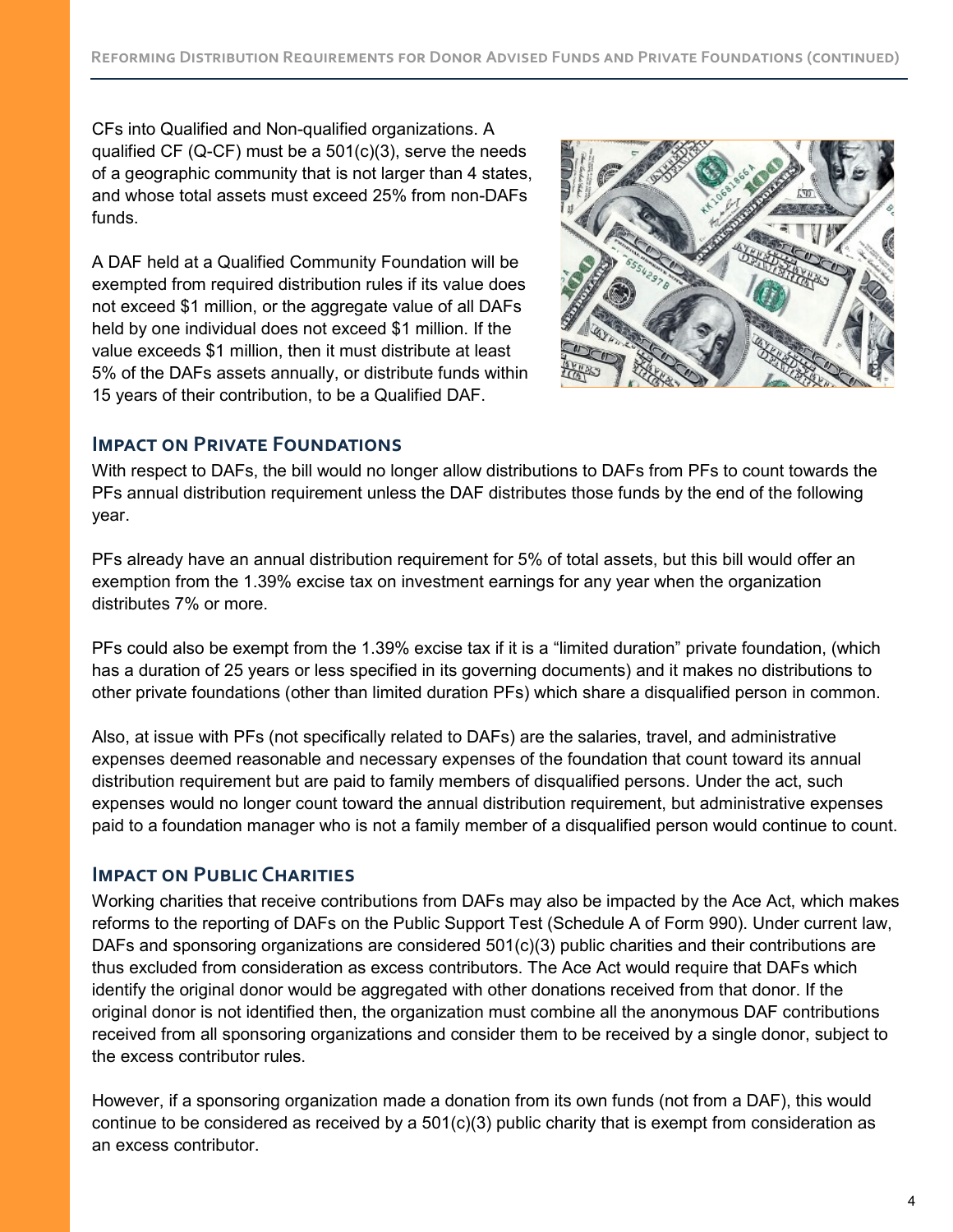Organizations that receive a large amount of anonymous DAF gifts could see their public support percent drop if this becomes law. Public charities must keep their public support percent above 33.33% each year to maintain their tax-exempt status. If this rule could jeopardize an organization's public support test, it is recommended they request that sponsoring organizations identify the original donors.

## **Status of the Ace Act**

The Ace Act was introduced in the summer of 2021 and was referred to the Committee on Finance. There has been no other action.

While the reforms in the bill have been called for by coalitions of philanthropic and nonprofit leaders to hasten access to hundreds of billions of dollars held in DAFs and PFs, sponsoring organizations and their advocates say that the regulatory requirements are too complex and would make administering DAFs too difficult, and thus reduce overall amount of giving.

Steve Taylor, Senior Vice President and Counsel for Public Policy at United Way Worldwide, believes the bill will not move forward because there are many important bills already in Congress, and because the nonprofit sector itself is not unified behind the bill.

If the Ace Act does fail to move forward, this will likely not be the last time these or similar reforms are considered. Four years before the bill was introduced, the IRS released Notice 2017-13 stating that the agency was considering developing regulations to address the concerns of DAFs. The IRS has not taken further action since releasing the notice, but the Ace Act did attempt to move forward on DAF regulations, and the concerns around DAFs has not diminished.

For more information or questions about this article, or to find out how [Windes can assist,](https://windes.com/services/tax/nonprofit/) please contact Aaron Phillips at [aphillips@windes.com](mailto:aphillips@windes.com) or **844.4WINDES** (844.494.6337).

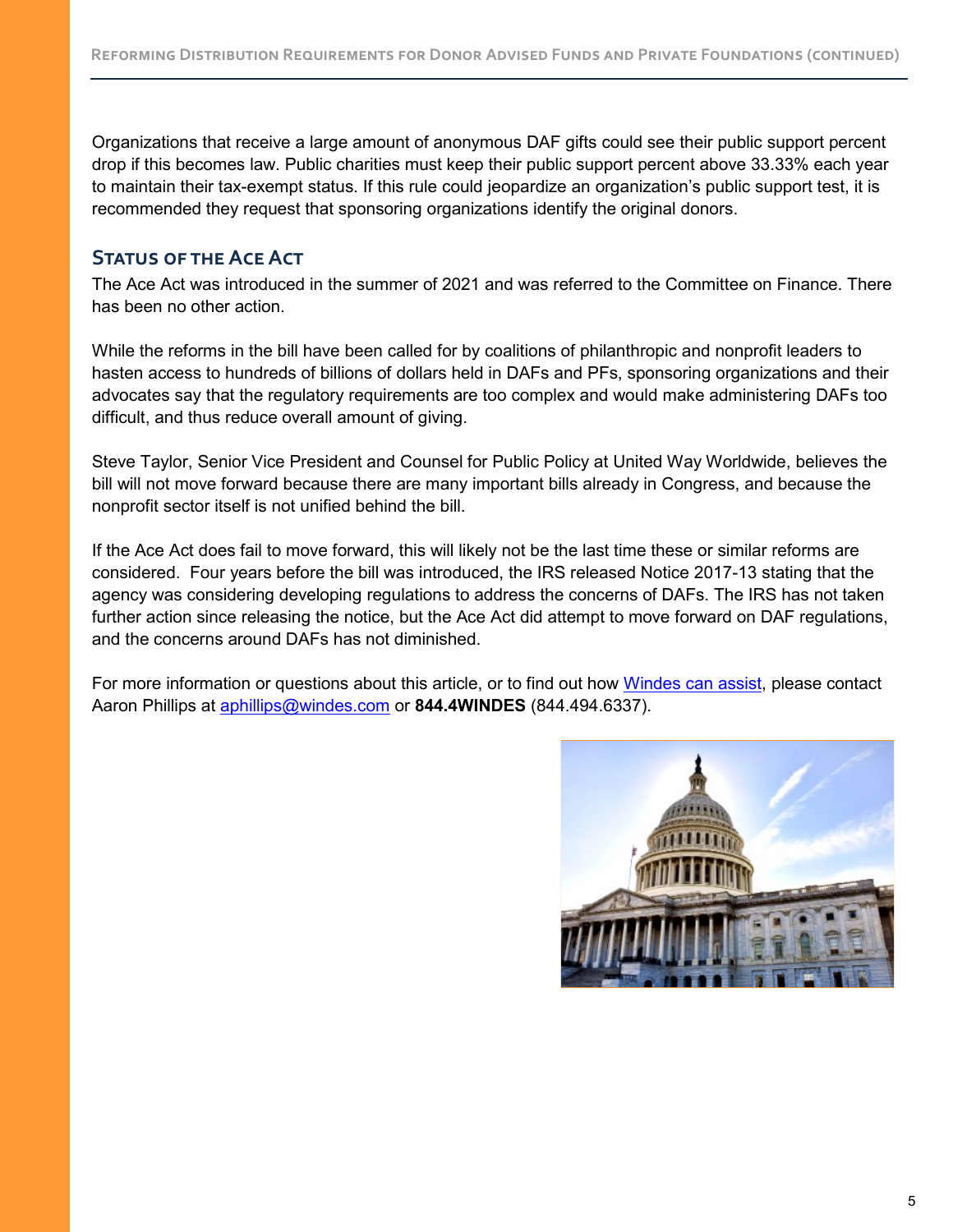## **Employee Benefit Plan Audit: What It Is & Why Is It Important?**

What is an employee benefit plan (EBP) audit, and how can it help businesses? This is an important question. An audit is essential to ensure that your employee benefit plan complies with all applicable rules and regulations and to comply with Department of Labor (DOL) requirements.

The primary goal of ERISA is to safeguard EBP participants and their benefits. ERISA guarantees that EBPs follow guidelines that protect the employee benefit plan administrators from misusing plan assets.



When your plan reaches a certain participant count, it's time

to hire a certified public accountant (CPA) to audit financial statements to ensure your plan is compliant with regulations. In general, an audit is required if your plan has more than 100 participants as of the beginning of the plan year. The audited plan financial statements are filed with Form 5500 on an annual basis and are subject to DOL and IRS review. Form 5500 is part of ERISA's comprehensive reporting and disclosure framework designed to verify that EBPs are managed and operated in accordance with relevant standards and procedures. The main goal of this system is to deliver crucial information to participants, beneficiaries, and regulators to preserve beneficiaries' and participants' rights.

It is critical to carefully follow each stage of this process because if Form 5500 is not filed on time, or the submission is refused, a fine may be levied until the filing is completed accurately.

## **What Is an Employee Benefit Plan Audit?**

The purpose of an audit of an employee benefit plan's financial statement is to ensure the plan's financial integrity in order to deliver health, retirement, and other benefits to plan participants throughout the course of payments.

According to the American Institute of Certified Public Accountants (AICPA), financial statement audits for all employee benefit programs should cover benefit payments, participant data, contributions (employer and employee), investments, participants' loans, participants' allocations, costs of administration, and obligations and responsibilities under the plan.

However, employee benefit plan audits can be tricky and require auditors experienced in plan audits. In addition to financial reporting and audit requirements, the plan is also reviewed for certain DOL and IRS compliance requirements which can sometimes make it more complex than a financial statement audit.

#### **The Employee Benefit Plan Audit Process**

During an [employee benefit plan audit,](https://windes.com/services/audit/employee-benefit-plan-audits/) the audit firm looks for any major misstatements in the financial accounts, which could result from deceitful reporting or unintentional errors. The auditor works with plan management, the recordkeeper, and the third-party administrator to perform detailed tests on a sample of transactions. The audit firm will also look to identify control weaknesses and operational errors as part of the audit process and make recommendations for control improvements or corrections to get the plan into compliance.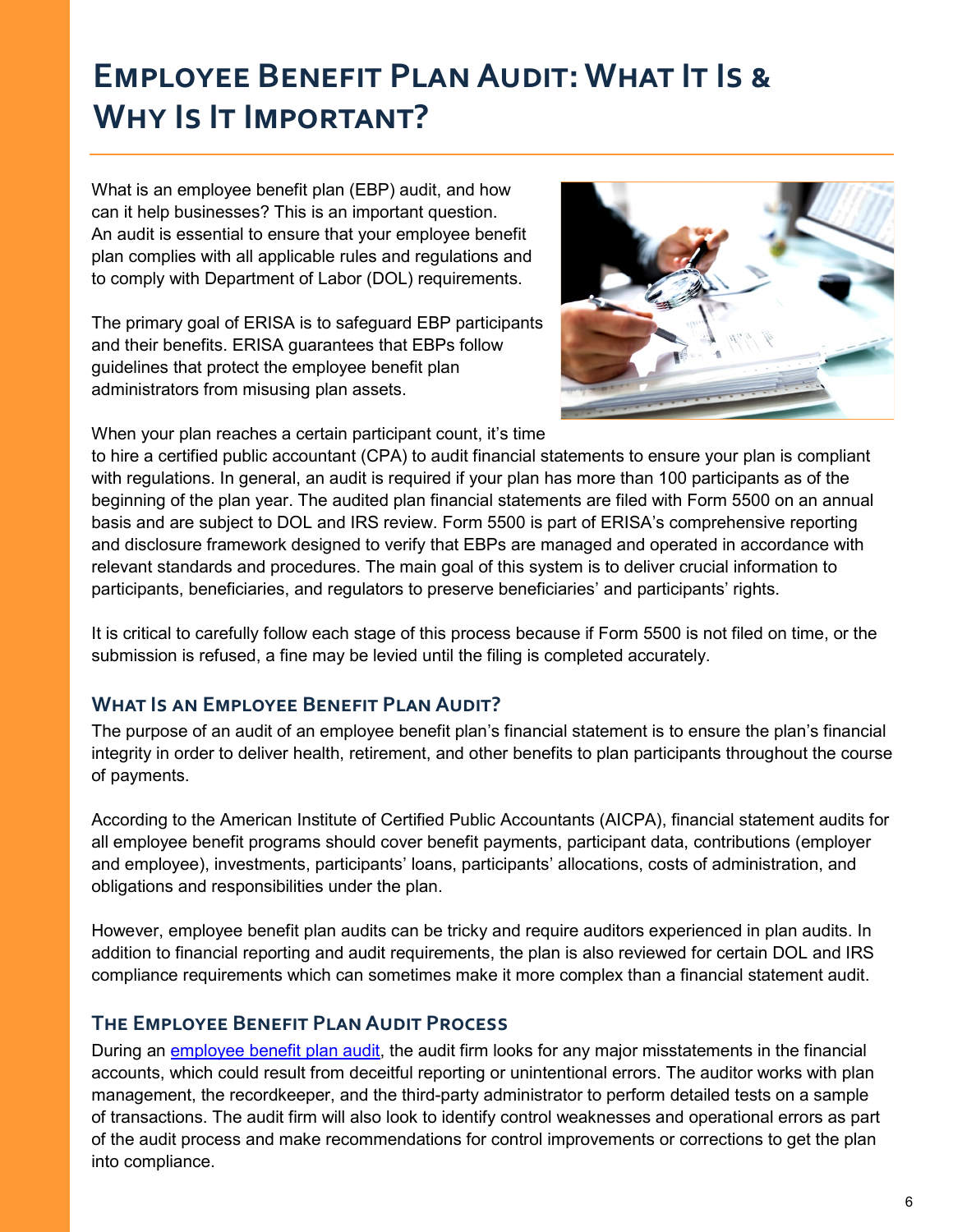By assessing the strengths of the internal controls involved in financial reporting, an employee benefit plan audit may assist a company in streamlining and making the plan's operations more efficient.

#### **How Windes Can Help**

Windes is dedicated to providing clients with the highest level of trust and confidence when it comes to auditing their employee benefit plans. Our members are experts in auditing standards, DOL, and ERISA filing requirements.

For additional information on how we may assist your company, or for a [complimentary plan audit quote,](https://windes.com/services/audit/employee-benefit-plan-audits/complimentary-401k-audit-quote/) connect with us today.

## **Cyber Insurance and Premium Increases**

While businesses are susceptible to numerous physical dangers, including property damage, loss, and injury, your firm also faces hazards associated with technology use. These range from data breaches to cyberattacks. To mitigate these risks, many organizations supplement their business insurance coverage with cyber insurance. This provides additional protection beyond their existing cybersecurity efforts. Read on to learn more about cyber insurance and the latest premium increases.



## **What Is Cyber Insurance?**

Cyber insurance is a type of insurance that provides

comprehensive coverage to safeguard businesses against various technology-related threats. Generally, two distinct cyber insurance products are available: Data breach insurance and cyber liability insurance.

Data breach insurance assists your firm in responding to security breaches and may provide sufficient coverage for small and medium-sized business owners. Cyber liability insurance is often reserved for larger firms and provides additional coverage to assist with the prevention, response, and recovery from cyberattacks.

## **Why Businesses Require Cyber Liability or Data Breach Insurance**

Hackers target sensitive information, including personally identifiable information (PII) or protected health information (PHI), stored on your organization's computers. That is why it may be critical to safeguard your organization with a data breach or cyber liability insurance, which will assist you in quickly responding to a data breach or cyberattack.

These coverages may be beneficial if your business's computers become infected with a virus, exposing private and confidential data. It can also assist businesses in case customers or patients sue the organization over the loss of PII or PHI. Hefty public relations expenditures as a result of a data breach may also be covered.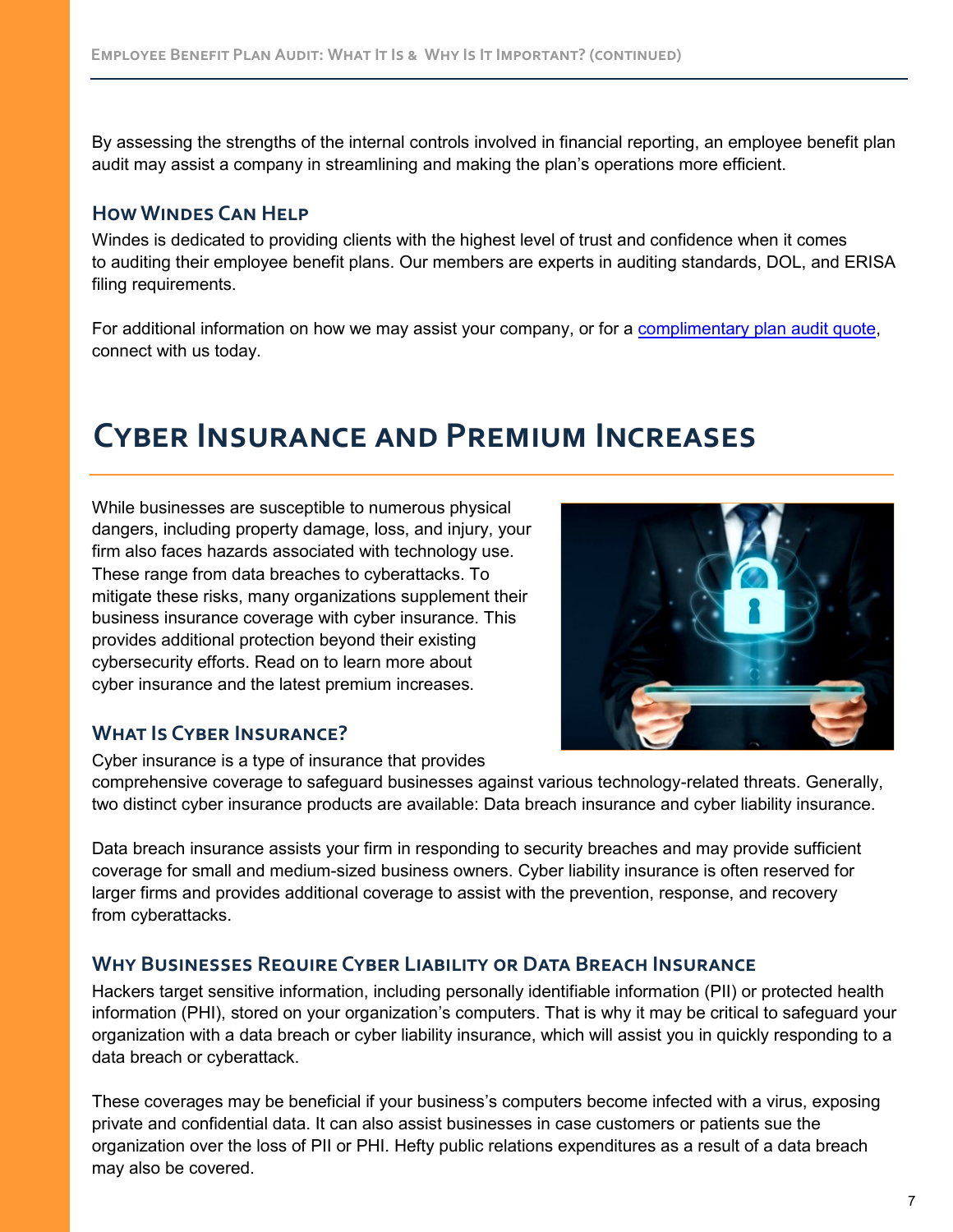It is critical to understand what your business insurance covers. This is particularly true in the case of cyber insurance. While both policies have some benefits, they safeguard your organization in unique ways and should be considered supplemental to your cybersecurity efforts.

## **What Is Data Breach Insurance?**

This insurance covers you in the event that PII or PHI is lost or stolen, whether as a result of your network being hacked or an employee leaving their laptop in a restaurant. If your small business is a victim of a data breach, this coverage can assist in paying for the notices to customers, patients, or employees who are impacted, and also the services of a public relations business.

It may also help provide credit monitoring services to victims of data breaches. You can consider adding the following coverages to your plan:

- Coverage for company income and additional expenses to replace lost income if you are unable to operate your business due to a data breach.
- Prior actions coverage to pay for claims resulting from a breach that occurred prior to the effective date of your policy.
- Extortion Coverage to cover the cost of ransoming your business's data if someone steals it and demands a ransom.

## **What Is Cyber Liability Insurance?**

Cyber liability insurance, tailored for larger businesses, assists in recouping financial losses incurred as a result of cyberattacks or other technology-related dangers, as well as private investigations or lawsuits in the aftermath of an attack. For instance, if a hacker seizes control of your systems, begins deleting files, and demands a ransom, this insurance can assist you in responding to the attack and reclaiming lost assets and revenue.

In case of a cyberattack, cyber liability insurance can assist in covering the legal services that assist you in complying with state and federal rules, expenses associated with notifying impacted customers, and extortion payments made to unlock encrypted files following a ransomware assault.

It will also cover income lost due to a network failure and any fines imposed by state and federal regulatory agencies.

## **What Is Not Covered in Cyber Liability and Data Breach Insurance**

It is critical to understand that these insurance policies do not cover all types of claims. Additional types of business insurance may be required to establish a full protection plan, including the following:

- Commercial property insurance protects the physical site and equipment of your firm, whether it is owned or rented.
- General liability insurance protects your organization against accusations that it caused property damage or personal injury.
- Employment practices liability insurance can help protect your business against employee claims of harassment, discrimination, or wrongful termination.
- Professional liability insurance protects you against claims arising from errors or omissions in the performance of your professional business services.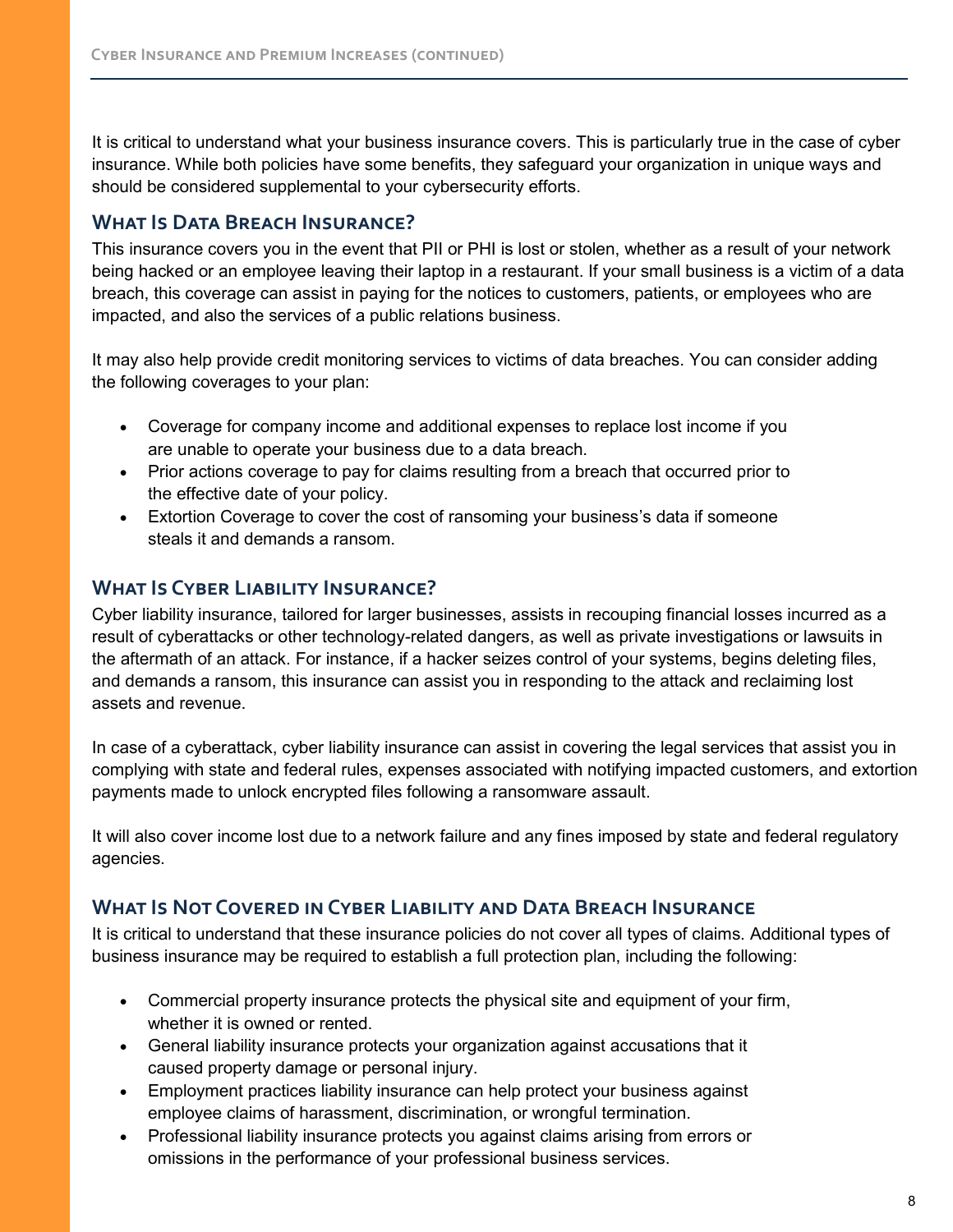## **The Cost of Cyber Insurance**

With numerous factors to consider, the cost of cyber insurance will vary from one organization to another. The cost of a data breach or cyber liability may vary depending on the customer, client or patient count, the type of sensitive data and information, and revenue history.

Cyber insurance rates for small firms have grown 7% year over year, and smaller organizations classified as low-risk pay an average yearly cyber insurance premium of \$1,589 for \$1 million in coverage. These increases were closer to 20% for midrange and larger firms. An ongoing cyber insurance premium rise is expected until 2022.

One specialty insurance distributor warned that there are fewer insurers willing to insure \$10 million limits, and the majority of customers that acquired a \$10 million limit from a single carrier in 2020 will see their limits halved.

As ransomware extortion demands continue to rise, limit adequacy may become an issue. However, benchmarking acceptable limitations is impossible given the current level and continuous expansion of ransomware demands. Ransomware has been the leading cause of claims in the last year, both in terms of severity and frequency.

## **Does Your Organization Need Cyber Insurance?**

All businesses should consider making an *investment in cybersecurity*, especially if their operations involve handling sensitive business, customer, or patient data. Here is what to consider when deciding whether your organization requires additional data breach or cyber liability insurance:

- Do we collect, store, transmit, or receive personally identifiable information (PII) or protected health information (PHI)?
- What would we do if we were subjected to a cyberattack?
- Do we operate in an industry that requires us to adhere to strict privacy regulations, such as healthcare, education, or finance?

## **Protect Your Data with Windes Cyber Security**

Most small firms may not require more than data breach insurance. On the other hand, larger organizations or small businesses with a high volume of sensitive data may require cyber liability insurance for additional protection beyond standard data breach coverage.

In any case, it is essential to understand that cyber insurance is an additional safeguard to the

[comprehensive cybersecurity services](https://windes.com/services/advisory/cybersecurity/) provided by Windes. Insurance does not replace having reliable cybersecurity in place.

To learn more about our services and how to better safeguard your organization, request a **complementary cybersecurity** [health check](https://windes.com/services/advisory/cybersecurity/talk-to-windes-cybersecurity-team/) from Windes today.